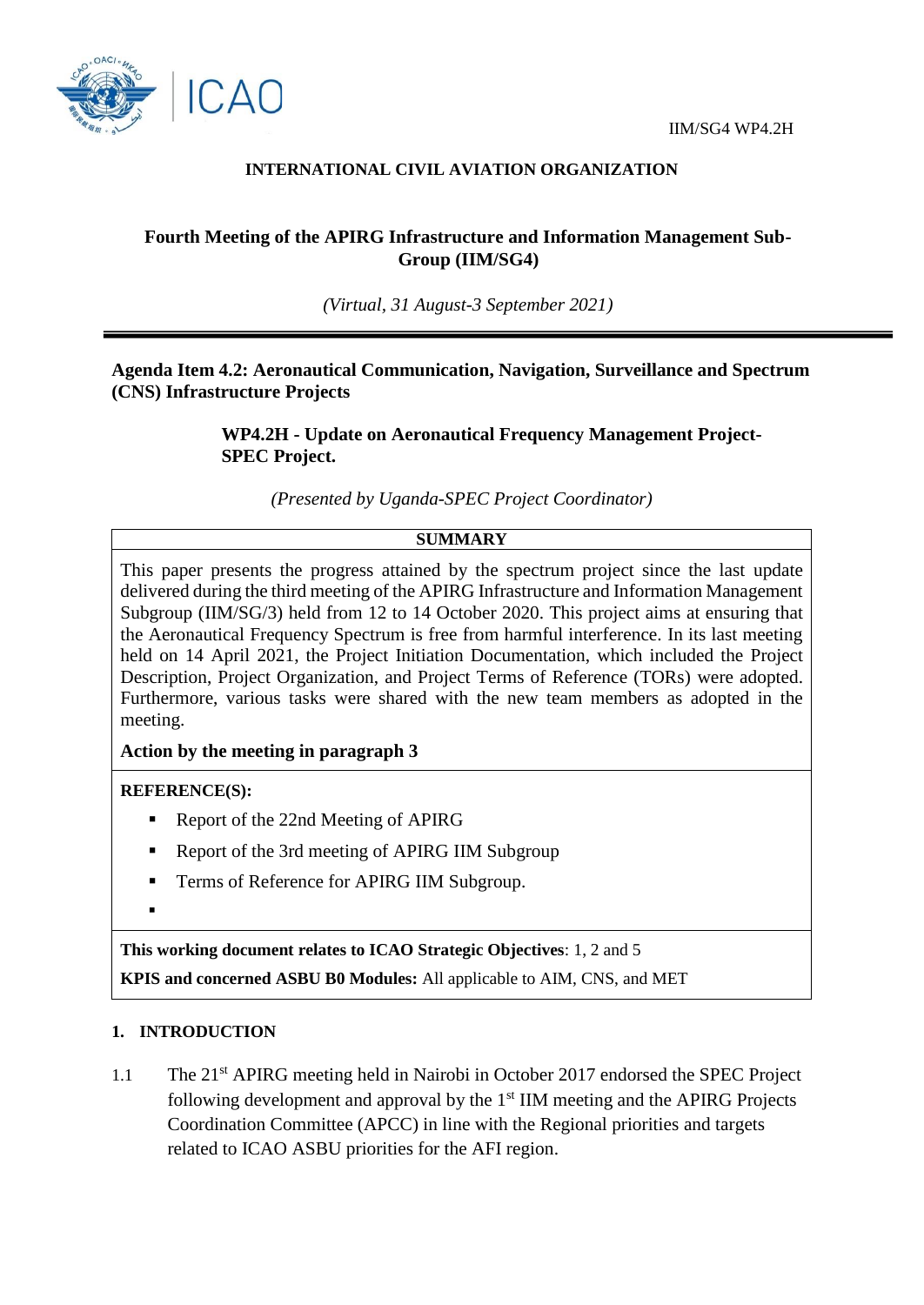- 1.2 APIRG IIM's SPEC project was established with the aim of developing policies and Systems to protect the aeronautical spectrum.
- 1.3 APIRG's third Infrastructure and Information Management Subgroup (IIM/SG/3) meeting which was held virtually from 12 to 14 October 2020 developed two pertinent conclusions amongst others. Conclusion 3/3 that encouraged participation in the activities of APIRG IIM SG projects and conclusion 3/4 on the effective and efficient coordination of the IIM project activities. These conclusions were further endorsed by the 23rd meeting of APIRG held between 23 November and 2 December 2020 as Conclusion 23/17 and 23/18 respectively. The objective was to encourage AFI States to actively participate in the AFI APIRG Project.

# **2. DISCUSSIONS**

- **2.1** The IIM Aeronautical frequency Management Project was established by the APIRG IIM subgroup meeting with the aim of developing policies and systems to protect the aeronautical spectrum. The project's deliverables are geared to ensuring that the regional's aeronautical frequency bands are free from harmful interference and any form of interference.
- **2.2** The project commenced its works in September 2020 with the initial conceptualization of the project's expected activities, which resulted in the following main objectives of the project;
	- a) To develop a resilient framework for the coordination of Aeronautical frequencies in the region.
	- b) To establish a forum and logical infrastructure for coordination of aeronautical frequencies with State regulators, sub-region, and regional frequency Management bodies.
	- c) To ensure states are conversant with developed ICAO tools on frequency management.
	- d) To establish a forum for coordination and support of ICAO positions for forthcoming WRC.
	- e) To carryout studies on effects on aeronautical frequency bands from adjacent bands.
- 2.3 The first presentation of the works of the SPEC Project was made during the IIM/SG3 meeting held virtually in October 2020. The main challenge faced was the availability of experts to facilitate the project activities. The IIM/SG3 meeting thus endorsed decision 3/14 regarding the submission of expert names for the SPEC project to facilitate its activities.
- 2.4 In line with the APIRG 23 conclusion 23/18, the SPEC Project questionnaire was developed and uploaded on the ICAO WACAF and ESAF websites for States to populate. States are encouraged to visit the website and fill in the SPEC Questionnaire as soon as possible to enable the team establish a suitable baseline.